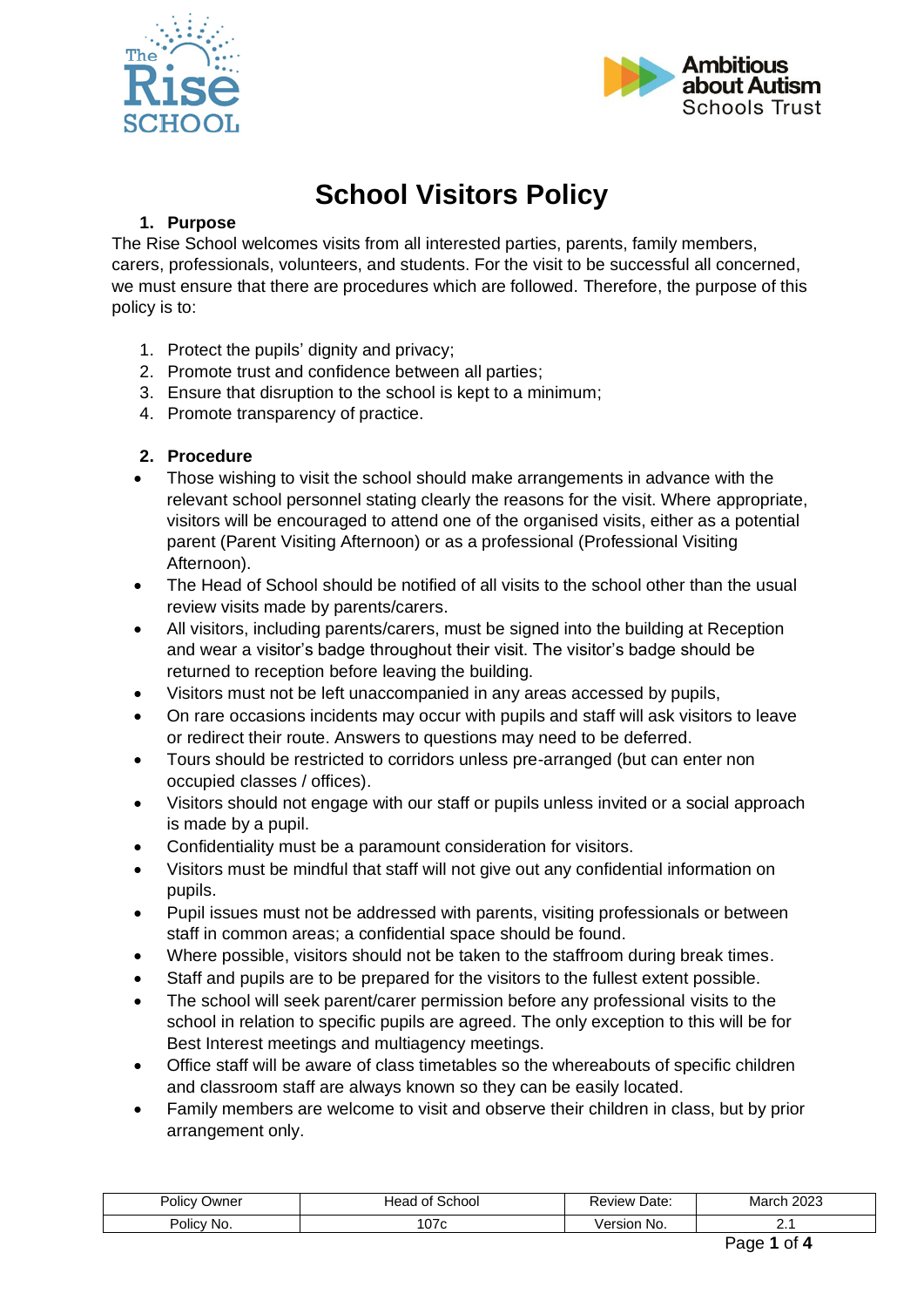



• Photos or video footage must not be taken of the children by visitors. The Rise School will provide these if appropriate or taken by agreement for corporate purposes.

## **3. References**

This policy should be read alongside the following The Rise School and Ambitious about Autism policies and procedures, which can be found [here:](https://theriseschool.com/key-information/policies)

- Child Protection Policy and Procedure
- Adult at Risk Safeguarding Procedure and Policy
- Health and Safety Policy
- Accessibility Plan

| Policy<br>Owner | `chool<br>JA.<br>$\ddot{\phantom{1}}$<br>יי<br>$\cdot$ | ⊃ate:<br>eview        | 2023<br>Mar<br>____ |
|-----------------|--------------------------------------------------------|-----------------------|---------------------|
| Policy<br>'No.  | 07c<br>v,                                              | No.<br>'ersion<br>ver | . .                 |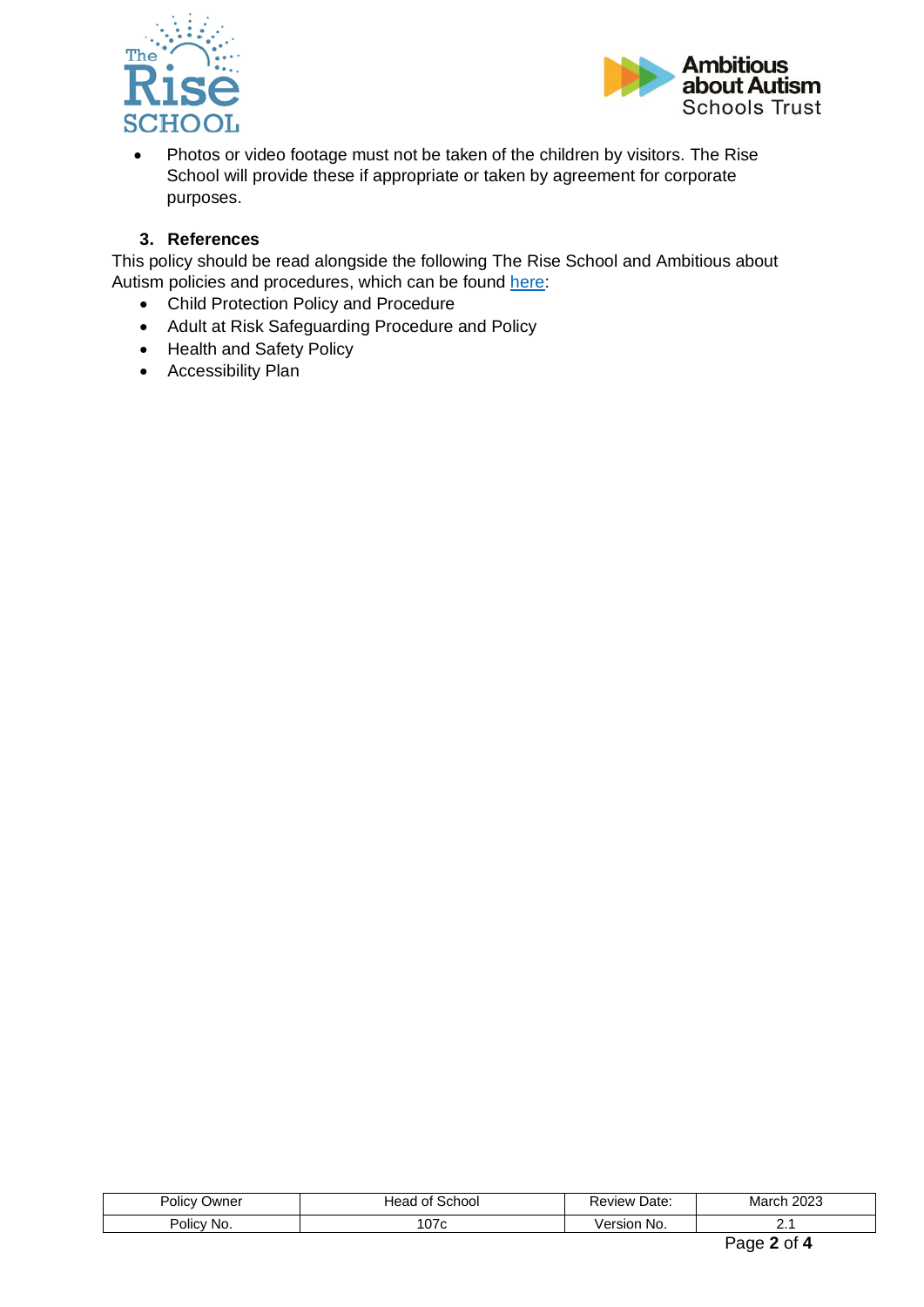



## **Appendix 1: Access to School Policy**

#### **1. Purpose**

We welcome visitors to The Rise. We will act to ensure it remains a safe place for pupils, staff and all other members of our community. If a parent/carer has concerns we will always listen to them and seek to address them.

However, on very rare occasions the behaviour of a small number of parents falls short of what we expect. This sometimes manifests itself in aggression or abuse towards members of the school community. This can be in written communication (including social media), on the telephone or in face-to-face incidents.

In these situations we expect members of staff to behave professionally, attempting to defuse the situation where possible and seeking the involvement as appropriate of other colleagues. Staff who face these situations have license to end any conversation (face to face or on the telephone). They should then refer the incident to a senior manager who will take appropriate action or invoke the provisions of this policy.

The overriding principle is, however, that all members of the school community have the right to work or be in school without fear of aggression or abuse from parents. The board of Trustees has a requirement to protect staff and students from such aggression.

#### 2. **Scope**

For the purposes of this policy, the term 'parent' means not just the child's natural parents, but also those with parental responsibility for the child, who have care of the child or who are a family member of the child. Please note, the policy is applicable to any visitor on site and the term 'parent' does include other visitors who are not relatives.

Although fulfilling a public function, schools are private places. The public has no automatic right of entry. Parents of enrolled pupils have an 'implied license' to come onto the school premises and/or within its boundaries at certain stated times (e.g. during collection and drop off and/or through invitation to an event or meeting). It is for schools to define and set out the extent of such access and The Rise communicates this when required.

Please also note that no meeting at The Rise may be electronically recorded without the express permission of all parties, and that information obtained without such permission will not be admissible in any proceedings.

# **3. Legislation and guidance**

This policy has been written taking into account the DfE Guidance 'Advice on school security: Access to, and barring individuals from school premises' December 2012 as well as NAHT guidance on dealing with abusive parents.

#### **4. Definition of unacceptable behaviour**

The Rise maintains its power in common law to ban a person from its premises/boundaries and will make a decision to do so in circumstances where a person displays behaviours below on more than one occasion:

- Any kind of insult as an attempt to demean, embarrass or undermine;
- Any kind of threat;

| Policv<br>⊃wner      | School<br>Head<br>Οt | Date:<br>Review | 2023<br>March |
|----------------------|----------------------|-----------------|---------------|
| . .<br>Policv<br>No. | 07c                  | /ersion<br>No.  | . .           |